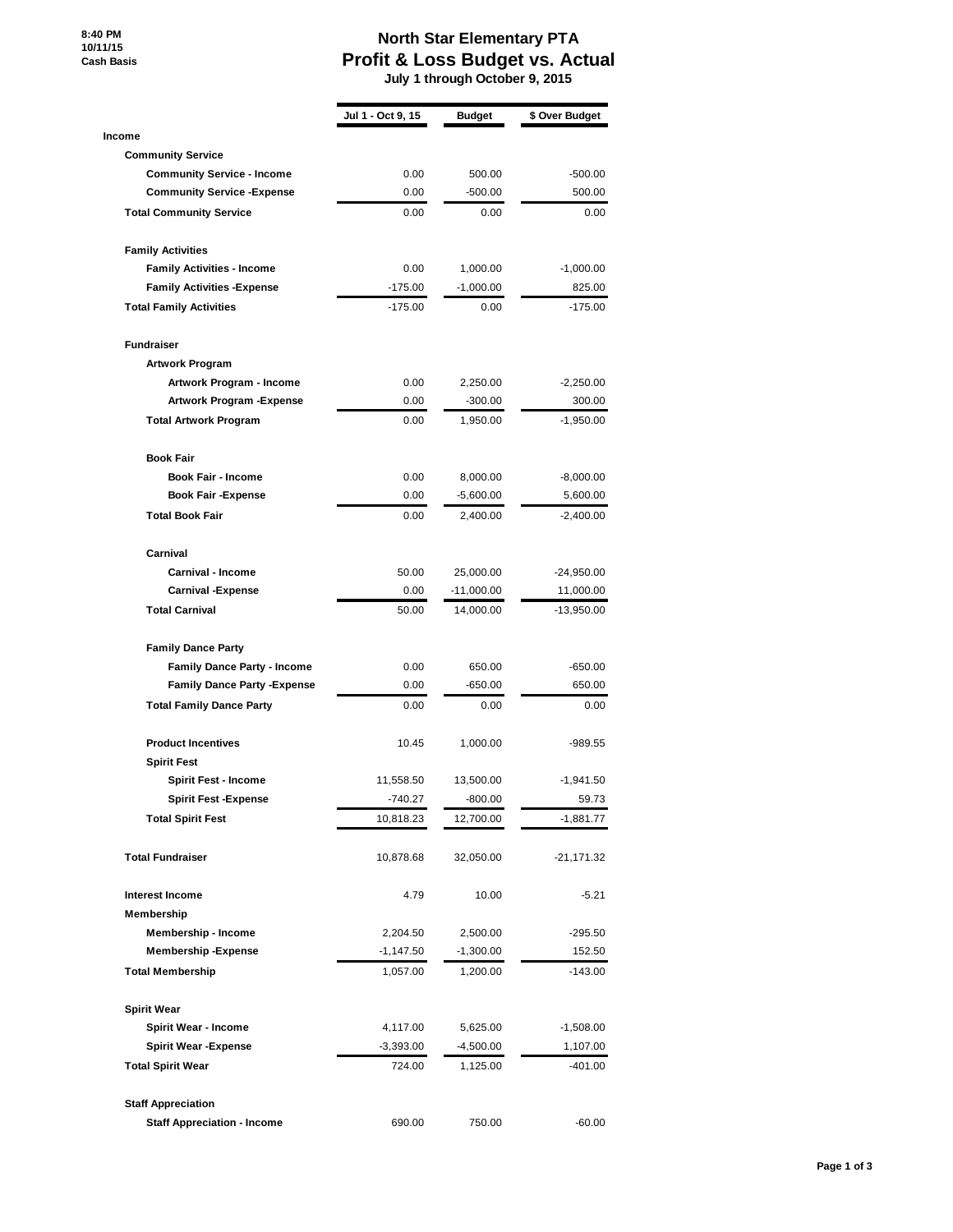**8:40 PM 10/11/15 Cash Basis**

## **North Star Elementary PTA Profit & Loss Budget vs. Actual**

 **July 1 through October 9, 2015**

|                                     | Jul 1 - Oct 9, 15 | <b>Budget</b> | \$ Over Budget |
|-------------------------------------|-------------------|---------------|----------------|
| <b>Staff Appreciation - Expense</b> | -430.96           | $-2,250.00$   | 1,819.04       |
| <b>Total Staff Appreciation</b>     | 259.04            | $-1,500.00$   | 1,759.04       |
|                                     |                   |               |                |
| Yearbook                            |                   |               |                |
| Yearbook - Income                   | 0.00              | 7,950.00      | $-7,950.00$    |
| Yearbook - Expense                  | 0.00              | -7,500.00     | 7,500.00       |
| <b>Total Yearbook</b>               | 0.00              | 450.00        | -450.00        |
| <b>Total Income</b>                 | 12,748.51         | 33,335.00     | $-20,586.49$   |
| Expense                             |                   |               |                |
| <b>Academic Competition</b>         |                   |               |                |
| <b>Math Olympiad</b>                | 109.00            | 218.00        | $-109.00$      |
| <b>National Geography Bee</b>       | 100.00            | 100.00        | 0.00           |
| <b>Science Olympiad</b>             | 0.00              | 50.00         | $-50.00$       |
| <b>Spelling Bee</b>                 | 143.50            | 143.50        | 0.00           |
| <b>Stock Market</b>                 | 0.00              | 160.00        | $-160.00$      |
| <b>Total Academic Competition</b>   | 352.50            | 671.50        | $-319.00$      |
| <b>Charitable Assistance</b>        | 284.00            | 500.00        | $-216.00$      |
| Copy/Printing                       | 0.00              | 500.00        | $-500.00$      |
| <b>Family Fitness</b>               | 0.00              | 50.00         | $-50.00$       |
| <b>Field Day</b>                    | 0.00              | 250.00        | $-250.00$      |
| <b>Fifth Grade Activities</b>       | 0.00              | 1,200.00      | $-1,200.00$    |
| <b>Garden Committee</b>             | 0.00              | 500.00        | -500.00        |
| <b>Health and Wellness</b>          | 0.00              | 200.00        | -200.00        |
| <b>Instructional Support</b>        | 676.20            | 1,900.00      | $-1,223.80$    |
| Insurance                           | 179.00            | 179.00        | 0.00           |
| Outdoor classroom                   | 0.00              | 2,500.00      | $-2,500.00$    |
| <b>Post Office</b>                  | 0.00              | 100.00        | $-100.00$      |
| Programs                            |                   |               |                |
| <b>ARC</b>                          | 0.00              | 1,740.00      | $-1,740.00$    |
| <b>Assembly Programs</b>            | 1,045.00          | 1,200.00      | $-155.00$      |
| <b>Enrichment</b>                   | 0.00              | 200.00        | -200.00        |
| Guidance                            | 0.00              | 200.00        | -200.00        |
| <b>Junior Achievement</b>           | 0.00              | 1,800.00      | $-1,800.00$    |
| Music                               | 0.00              | 500.00        | $-500.00$      |
| <b>Native American Day</b>          | 0.00              | 150.00        | $-150.00$      |
| Other                               | 0.00              | 125.00        | $-125.00$      |
| <b>Physical Education</b>           | 0.00              | 400.00        | -400.00        |
| <b>Reflections</b>                  | 0.00              | 100.00        | $-100.00$      |
| <b>Science Programs</b>             | 1,615.00          | 4,500.00      | -2,885.00      |
| <b>Total Programs</b>               | 2,660.00          | 10,915.00     | -8,255.00      |
| <b>PTA Operating Expense</b>        |                   |               |                |
| Professional fees for tax work      | 350.00            | 350.00        | 0.00           |
| <b>PTA Website</b>                  | 0.00              | 500.00        | -500.00        |
| PTA Operating Expense - Other       | 112.04            | 750.00        | -637.96        |
| <b>Total PTA Operating Expense</b>  | 462.04            | 1,600.00      | $-1,137.96$    |
| <b>Recess Equipment</b>             | 392.97            | 500.00        | $-107.03$      |
| <b>Safety in School</b>             | 0.00              | 100.00        | $-100.00$      |
| <b>School and Staff Support</b>     | 2,000.00          | 5,750.00      | $-3,750.00$    |
| <b>Student of the Week</b>          | 0.00              | 200.00        | $-200.00$      |